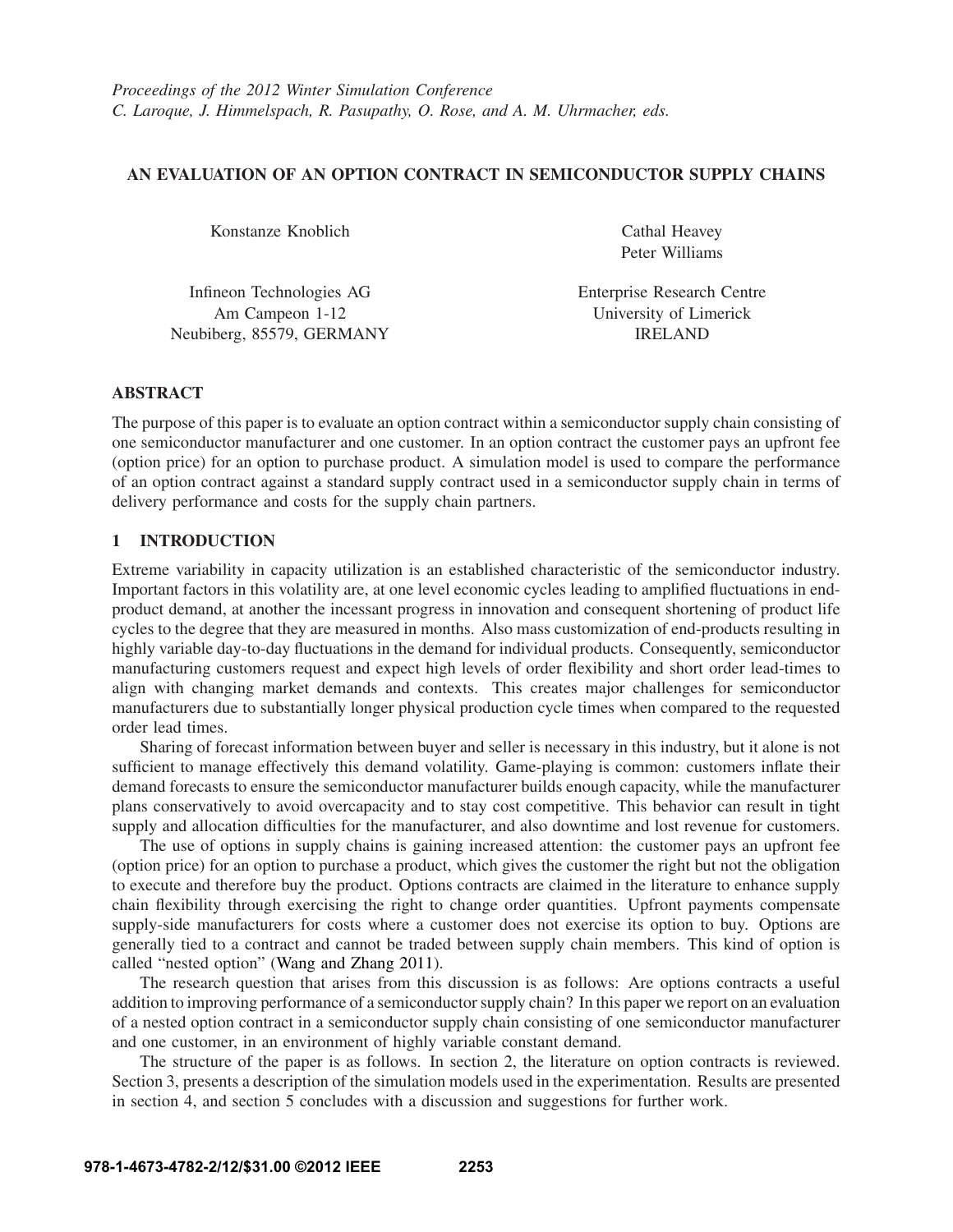### **2 LITERATURE REVIEW**

Supply chain contracts in general are reviewed comprehensively by Cachon (2003) and Lariviere (1999) with focus on which contract design achieves supply chain coordination. Cachon (2003) provide a complete study of prices and volumes for different contract types and, among others, the quantity flexibility contract is analysed under conditions which coordinate a supply chain. Donohue (2000) models a manufacturer's supply-side flexibility in a two-stage supply chain by giving the supplier two production modes, normal and fast. The fast mode allows the customer to order additional parts to take advantage of updated demand forecasts. The objective is efficient conditions for channel coordination. The performance measure is total profit. Cachon and Lariviere (2001) model flexibility through options in a two-stage buyer-supplier contract where the buyer makes a firm commitment and buys additional options with the supplier installing capacity accordingly. After demand is realized, the buyer has the right to exercise their options. The contract is studied under forced and voluntary compliance regimes and the performance is measured for individual supply chain participants and the whole supply chain. .

Cheng, Ettl, Lin, and Yao (2002)'s variant of an option contract focuses on the optimal order decision of the buyer and the optimal pricing decision of the supplier. Barnes-Schuster, Bassok, and Anupindi (2002) use options to find a better order distribution along the periods of contract validity in a two-stage two-period supply chain under correlated demand. Again, the customer initially places firm orders for two periods and buys additional options; after observing demand in the first period, the buyer can increase from their initial demand quantity for the second period by exercising their options. Their performance focus is cost: before and during the first period, the supplier produces at a regular cost, and from the beginning of the second period but after the options are exercised, the supplier produces at an extra cost. Options are shown to improve channel performance, and an appropriate price for channel coordination is derived. van Delft and Vial (2004) provide an extended implementation of this model using stochastic programming including numerical performance estimation from various contractual parameters like costs and revenue.

Erkoc and Wu (2005) model capacity reservation contracts with deductible reservation fees and exogenous wholesale prices: the customer buys capacity reservations and pays the reservation fee offered by the supplier who then decides how much capacity to build. After demand uncertainty is resolved in time, the customer exercises all or part of the reserved capacity. Within this context, the authors investigate individual rationality and channel coordination. They also consider different compliance regimes and partial information updates. The supply chain profit is a function of the wholesale price the supplier's production costs and the capacity level. The authors stated that the supply chain profit of a capacity reservation contract with a fully deductible reservation fee is suboptimal unless the customer's reservation quantity is equal to the supplier's capacity.

In a single-period, two-stage supply chain, Wang and Tsao (2006) introduce a bidirectional option contract: the buyer has the possibility to adjust the initial order both downwards and upwards. If the buyer exercises his options as call options, then he pays a unit exercise price for each exercised option whereas he can get back a corresponding full or partial refund if he exercises the options as put options. Outcomes were evaluated from the buyers' perspective and optimal policies were developed for the buyer. Wang and Liu (2007) develop an option-based contract model to study channel coordination and risk sharing in a decentralized retailer-led supply chain: the option contract has an option price and exercise price, and the retailer has to pay the option price for each unit reserved above the initial order quantity, and for each called option the retailer has to pay the exercise price. They found that two conditions are necessary for a successful coordination: firstly to maintain a negative correlation between exercise price and option price, and secondly that the firm commitment must be lower than the optimal production quantity of a corresponding centralized system. Under these conditions they conclude that the option-based contract model performs better in terms of profit than the traditional price-only contract model.

Gomez-Padilla and Mishina (2009) study an option contract in a two-stage retail supply chain with one retailer and either one or multiple suppliers. The suppliers and retailer's benefits are measured by their own revenues diminished by their individual costs. The authors showed that an option contract in a supply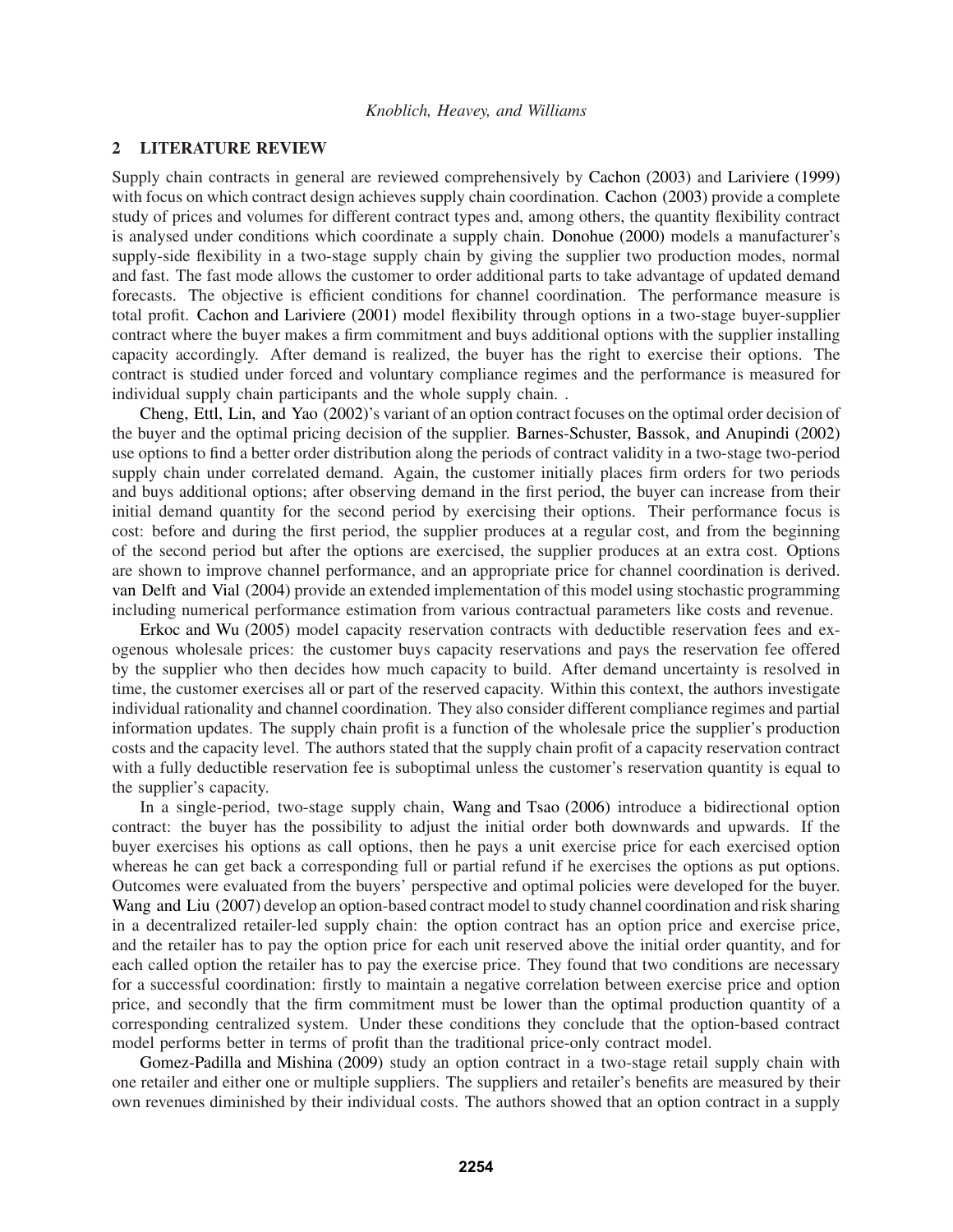chain consists of one retailer and one supplier will increase the benefit for all supply chain partners as well as for the chain. Variation in demand is modeled as exogenous.

Knoblich, Ehm, Heavey, and Williams (2011) study contracts with Rolling Horizontal Flexibility (RHF) and cancellation clauses, which are commonly found in the semiconductor sector, among other sectors. They report that in practice, a key component of variation causing concern to practitioners lies in the form of forecast error, rather than exogenous demand variation alone. The analysis in Knoblich, Ehm, Heavey, and Williams (2011) is extended here to include option contracts. The analysis presented here differs substantially from Gomez-Padilla and Mishina (2009)'s model in that forecast error is explicitly modeled.

### **3 MODEL DESCRIPTION**

This paper evaluates an options contract in a semiconductor supply chain against a typically used contract (denoted the standard contract) used in this sector. The standard contracts operates as follows (see Section 3.1):

- 1. The *Buyer* forecasts demand *L<sup>c</sup>* periods before the delivery date. This forecast is subject to a forecast error;
- 2. Based on this forecast the *Seller* reserves capacity;
- 3. The standard contract contains two operational clauses: RHF clause and a cancellation clause.

The options contract operates as follows (see Section 3.2):

- 1. The *Buyer* forecasts demand *L<sup>c</sup>* periods before the delivery date. This forecast is subject to a forecast error;
- 2. The *Buyer* purchases options based on this forecast for delivery window *o*;
- 3. Based on these options the *Seller* reserves production capacity;
- 4. The *Buyer* can exercise his options with full flexibility within the delivery window *o*;
- 5. The *Seller* makes available in the spot market any non-exercised options;
- 6. If the *Buyer* cannot satisfy demand through exercising his options, product can be purchased from the spot market.

The buyer's forecast is modeled using a gamma distribution. The standard gamma is a continuous distribution with two parameters that provide good control of the shape of the distribution. The reasons for choosing this distribution are that it is positively skewed and allows high values of coefficient of variation. The density function of the gamma distribution is generated according to the following formula:

$$
f(x) = \frac{\beta^{-\alpha} x^{\alpha-1} e^{-\frac{x}{\beta}}}{\Gamma(\alpha)}
$$

with the mean  $\mu$  and the variance  $\sigma$  of the  $\Gamma$  distribution given by  $\mu = \alpha \beta$  and  $\sigma^2 = \alpha \beta^2$  with the shape parameter  $\alpha$  and the inverse scale parameter  $\beta$ .

Forecast error is modeled using a normal distribution with mean value  $\mu$  and variance  $\sigma^2$ . A mean of  $\mu = 0$  is used to model an unbiased buyer or a shifted normal ( $\mu \neq 0$ ) for a buyer that over or under forecasts. To illustrate further, Figure 1 plots forecast error for a sample run from the simulation model against a data from a real buyer. This buyer is unbiased in forecasting in that the buyer equally over and under estimates forecasts.

### **3.1 Standard Model**

In the standard contract model, the buyer provides his weekly rolling demand forecast for time period *T*, *L<sup>c</sup>* periods before the first scheduled delivery date *DD* in planning period *T*. The supplier will source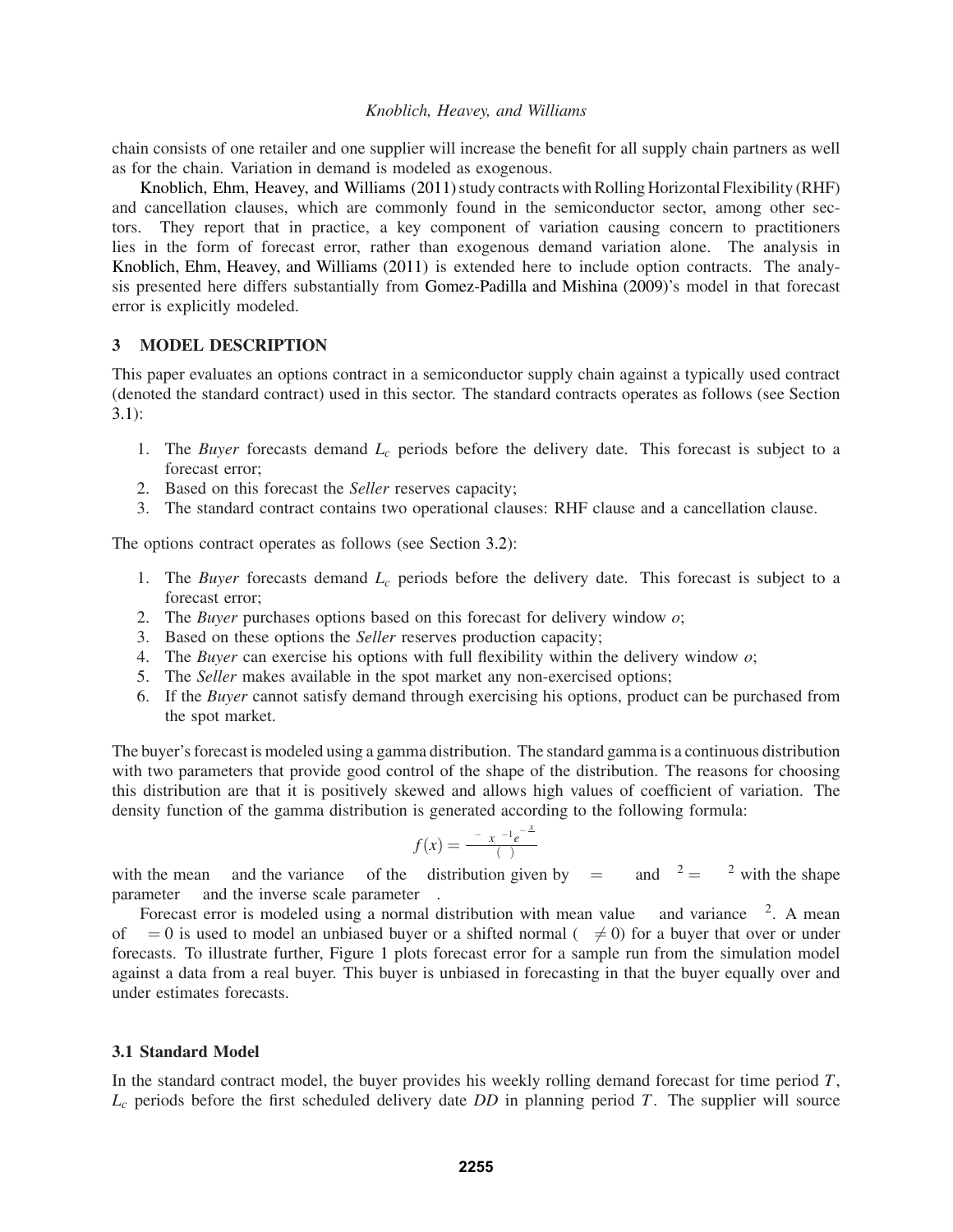



Figure 1: Demand signal compared against real data.

capacity accordingly to the buyer's demand forecast in order to meet the monthly aggregated demand for period *T*. The standard contract used in this paper consists of two supply chain operational contract clauses. The RHF clause gives the buyer the right to change his initial demand forecast quantity within the rolling horizon flexibility boundaries. This clause can be expressed as follows:

$$
(1 - y_{tj}^L)D_j^{t-1} \le D_j^t \le (1 + y_{tj}^U)D_j^{t-1} \text{ when } t \le j
$$
  

$$
D_t^t = D_t \text{ otherwise}
$$

where  $D_j^t$  is the buyers demanded quantity for period *j* forecasted in period *t*.  $y_{tj}^L$  and  $y_{tj}^U$  are the lower and upper flexibility bounds for period *j* at period *t*. This equation gives the customer the right to adjust his demand according to his latest demand information until  $t = j$ . When  $t = j$ , the demand is the final requested demand and is indicated as  $D_t^t = D_t$ . The second clause relates to cancellation. Specifically, the buyer can cancel his forecasted demand by a percentage p within a specified time period, defined as  $[i^p_a, i^p_b]$  $\binom{p}{b}$ over *T*, where  $i^p_a$ ,  $i^p_b$  $\mathbf{p}^p$  define the start and the end of the period where  $p$  percentage of an order can be canceled without penalty. For the experiments presented in this paper, the parameters *p* for the cancellation clauses is set to 0. This is justified as the cancellation clause only extends the lower flexibility boundary. the same effect can be achieved by decreasing the lower flexibility boundary. All customer orders which are below the lower boundary, can be viewed as cancellations for which the customer has to pay a cancellation fee of 100% of the product price.

#### **3.2 Options Model**

In the option contract model, the buyer decides how much options  $D(j)$  he wants to buy for the delivery window *o*,  $L_c$  periods before the first scheduled delivery date *DD* in delivery window *o*. The supplier will reserve capacity equal to the amount of options purchased in order to meet aggregated demand for delivery window *o*. For each option the customer has to pay the option price *p<sup>o</sup>* and for each exercised option the exercise price  $p_e$ . If the customer does not exercise all purchased options for a certain delivery window *o*, the option price serves as a compensation fee for the seller who will incur production cost for these options. The non exercised options are transferred to the spot market. In the case where the buyer's demand exceed his options, he can buy additional products on the spot market for price  $p<sub>s</sub>$  assuming that the spot market has available products.

When  $p_e = 0$ ,  $p_o$  can be seen as the "wholesaler" price and the contract between customer and supplier as a fixed commitment contract. When  $p<sub>o</sub> = 0$ , which is the case for the standard contract, the contract can be seen as wholesaler contract with a non binding forecast. When  $p_e > 0$  and  $p_o > 0$  the contract can be thought as an option contract with an option price of *p<sup>o</sup>* and an execution price of *pe*. In the experiments described in this paper the option price is set at one third the standard product price  $(p_{sd})$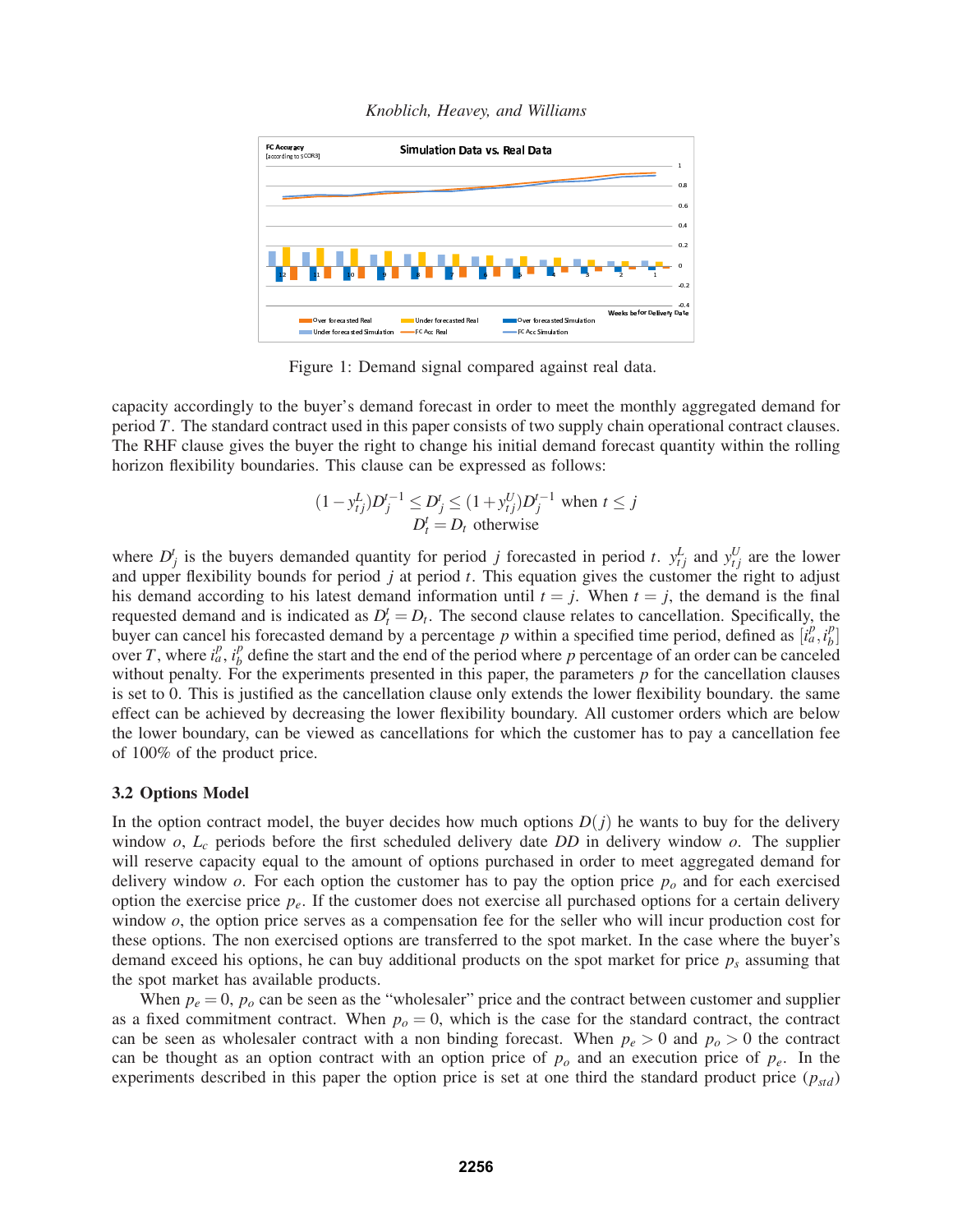where  $p_{std} = p_o + p_e$ . The spot price includes the standard product price  $p_{std}$  plus the average price decline  $p_d$  and average inventory costs, *i*, per period *t*, with  $p_s = p_{std} + p_d + i$ .

## **4 SIMULATION RESULTS**

The method of supply chain modeling is widely used to analyze what outcomes would be from a given set of supply chain operating conditions. Simulation modeling has developed this process and the use of discrete event has given economical insight into the expectations of the supply chain performance when simulating different operational conditions. The development of the presented discrete event simulation model is based on two main models. The first model, which is stochastic, models the customer demand signal which is subject to a forecast error and the second (deterministic) models the flexibility commitments of the contracts. The objective of the experimentation is to compare a typical contract (denoted the standard contact) against an option contract in a supply chain that representative of a semiconductor supply chain where there is not only the uncertainty of exogenous demand but also forecast errors which as documented in Knoblich, Ehm, Heavey, and Williams (2011) are extremely high in this sector.

The performance measures used in the experimentations are the delivery performance (DP), the delivery reliability (DR) and the supply chain profit (see Equation 3). DP is a volume weighted demand fulfillment measurement which compares the customers final requested demand, *D<sup>t</sup>* , with the quantity of delivered products (Billings), *B* (see Equation 1). DR is the comparison of the order stipulated in the contract , *Dc*, with the quantity of delivered products (Billings), *B*, i..e, in the case of the RHF clause if  $D_c \ge y_{t-1,t}^U$  then  $D_c^l = y_{t-1,t}^U$  (see Equation 2).

$$
DP = \frac{\sum |D_t - B|}{\sum D_t + B} \tag{1}
$$

$$
DR = \frac{\sum |D_c - B|}{\sum D_c + B} \tag{2}
$$

$$
Supply Chain Profit = Billings - (Costs_{Seller} + Costs_{Buyer})
$$
\n(3)

Before presenting a results comparing an option contract with a standard contract, results that explore the performance of the option contract as a function of the delivery window, *o*, and forecast error are given.

### **4.1 Option Model: Delivery Window and Forecast Error**

For the options contract, different delivery window lengths were considered across different categories of forecast errors: neutral, under-forecasting and over-forecasting. The simulated delivery window lengths evaluated are  $o = \{1, ..., 13\}$ . Forecast error is modeled using the normal distribution, as described in Section 3, with  $\sigma = 20$ .

Figure 2 (left hand side) presents results showing the forecast accuracy, and the performance of the option contract measured using billings, *B*, and delivery performance, *DP*. The delivery reliability is not considered due to the fact that the full amount of pieces, for which the buyer purchased options, are preproduced by the supplier. Therefore a delivery reliability, *DR* of 100% is assumed. Figure 2 (right hand side) presents results where the normal distributed used to model forecast error has a shifted mean of 0.75. This represents where the buyer has a tendency to under forecasting, i.e.  $D^t_{j-1} < D^t_j$ . First, in both cases DP decreases as *o* increases. It is not obvious why this is the case, however, it could be the result of the greater granularity of option allocation with lower values of *o*. In Figure 2 for both cases Billings (Contract) increase as *o* increase. This probable results from the fact that as *o* increases the buyer has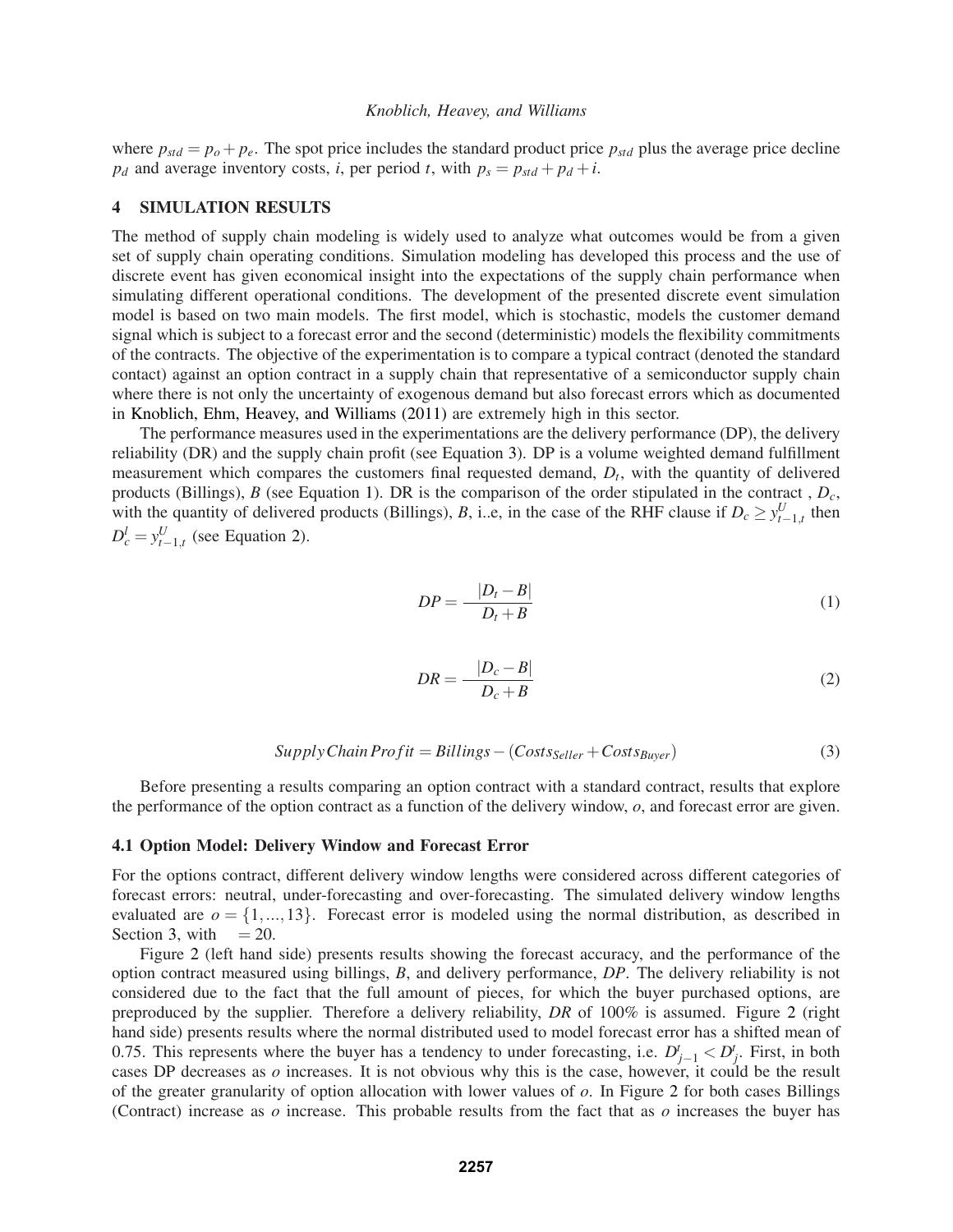greater flexibility, due to a larger delivery window, i to exercise purchased options. The results also show that the Billings (Contract) are greater for the under forecasting ( $\mu = 0.75$ ) customer and Billings (Spot) are lower than for the neutral ( $\mu = 0$ ) forecasting buyer. This is because a buyer that under forecasts will have more options to exercise than what will be required.



Figure 2: Results for  $o = \{1, ..., 13\}$  for a neutral forecasting buyer (left side) and under forecasting buyer (right hand side).

Figure 3 shows the forecast error with  $\mu = -0.75$  (left hand side) and  $\mu = -1.5$  which results in over forecasting  $(D_{i-1}^t > D_i^t)$ . First, in both cases DP increases as *o* increases. This can be explained by the greater flexibility of option allocation in terms of delivery date and the fact that the over planed options assure that the supplier builds more than sufficient capacity and therefore generates available supply on the spot market. The results also show that the Billings (Contract) are greater for lower over planning  $(\mu = -0.75)$  customer and Billings (Spot) are higher than for the higher  $(\mu = -1.5)$  over forecasting buyer.

Comparing Figures 2 and 3 it can be seen that DP is higher for the over forecasting cases. This is explained by the fact that over forecasting is based on a negative forecast error which means that the buyer is reducing his initial forecast quantity over the planning horizon. This behavior leads to over planed forecasts  $(D_{j-1}^t > D_j^t)$ , which results in over production on the suppliers side and therefore assure the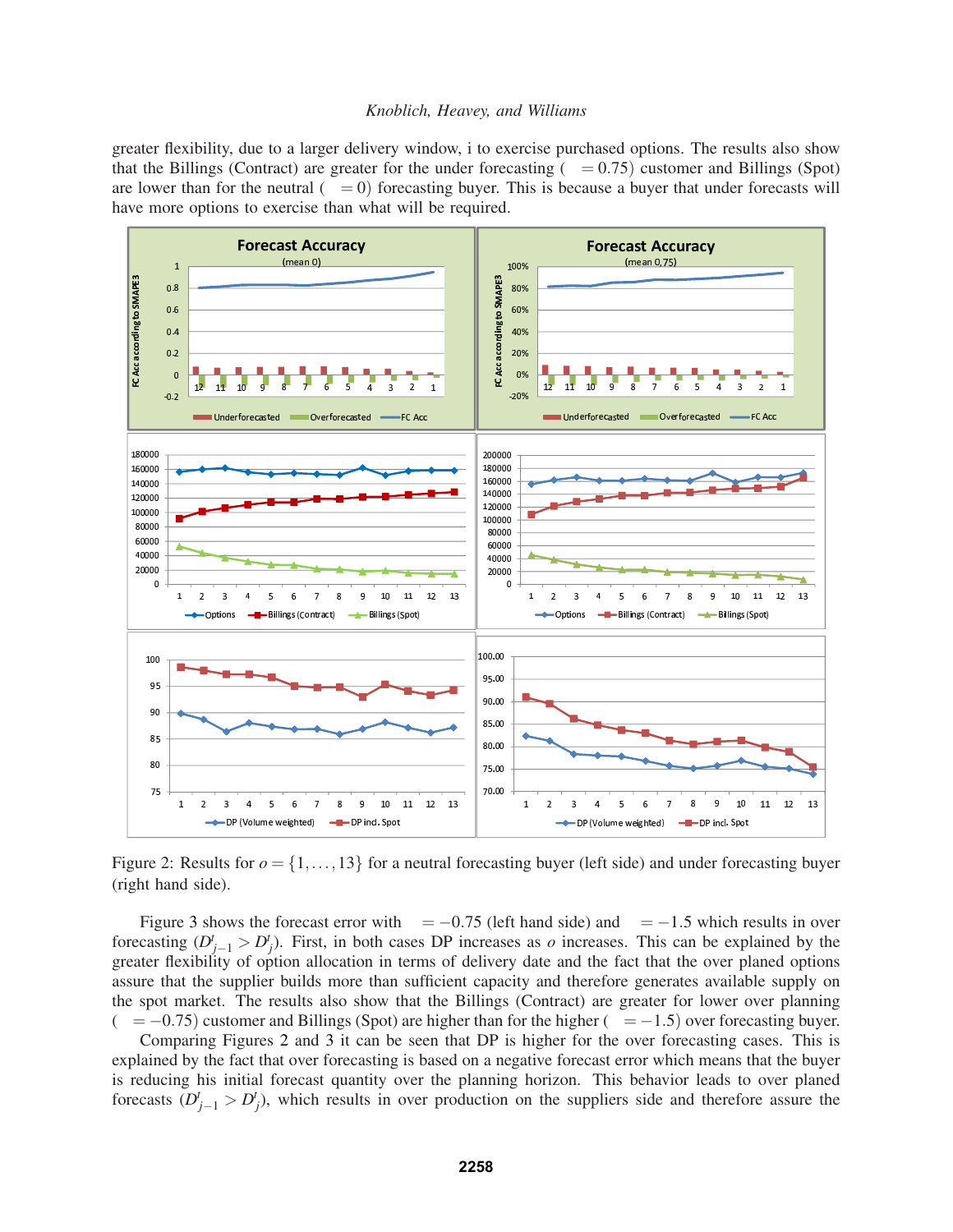

Knoblich, Heavey, and Williams

Figure 3: Results for  $o = \{1, ..., 13\}$  for two categories of over forecasting buyers (left hand side ( $\mu = -0.75$ )) and (right hand side ( $\mu = -1.5$ ).

buyer high product availability on the contract as well as on the spot market. Therefore a high DP on the contract market is achieved and a even higher DP by considering the spot market too. In the case of under forecasting, the buyer increases his initial forecast quantity over the planning horizon  $(D_{i-1}^t < D_i^t)$  and exercise therefore all his options before the end of each delivery window, which leads to a decreasing DP as o increases. The buyer purchases additional products on the spot market for the remaining time of the delivery window in order to fulfill his market requests. This explains the fact, that for the under forecasting cases ( $\mu > 0$ ) compared to over forecasting cases ( $\mu < 0$ ) more options are exercised and therefore more billings on contract and spot market are generated.

# **4.2 Evaluation of Option Contract**

This section further evaluates an option contract by comparing it with a standard contract typically used in semiconductor supply chains. The performance of the standard contract with a RHF clause is highly dependent on the upper and lower flexibility bounds  $(y_{ji}^U, y_{ji}^L)$  used (Walsh, Williams, and Heavey 2008).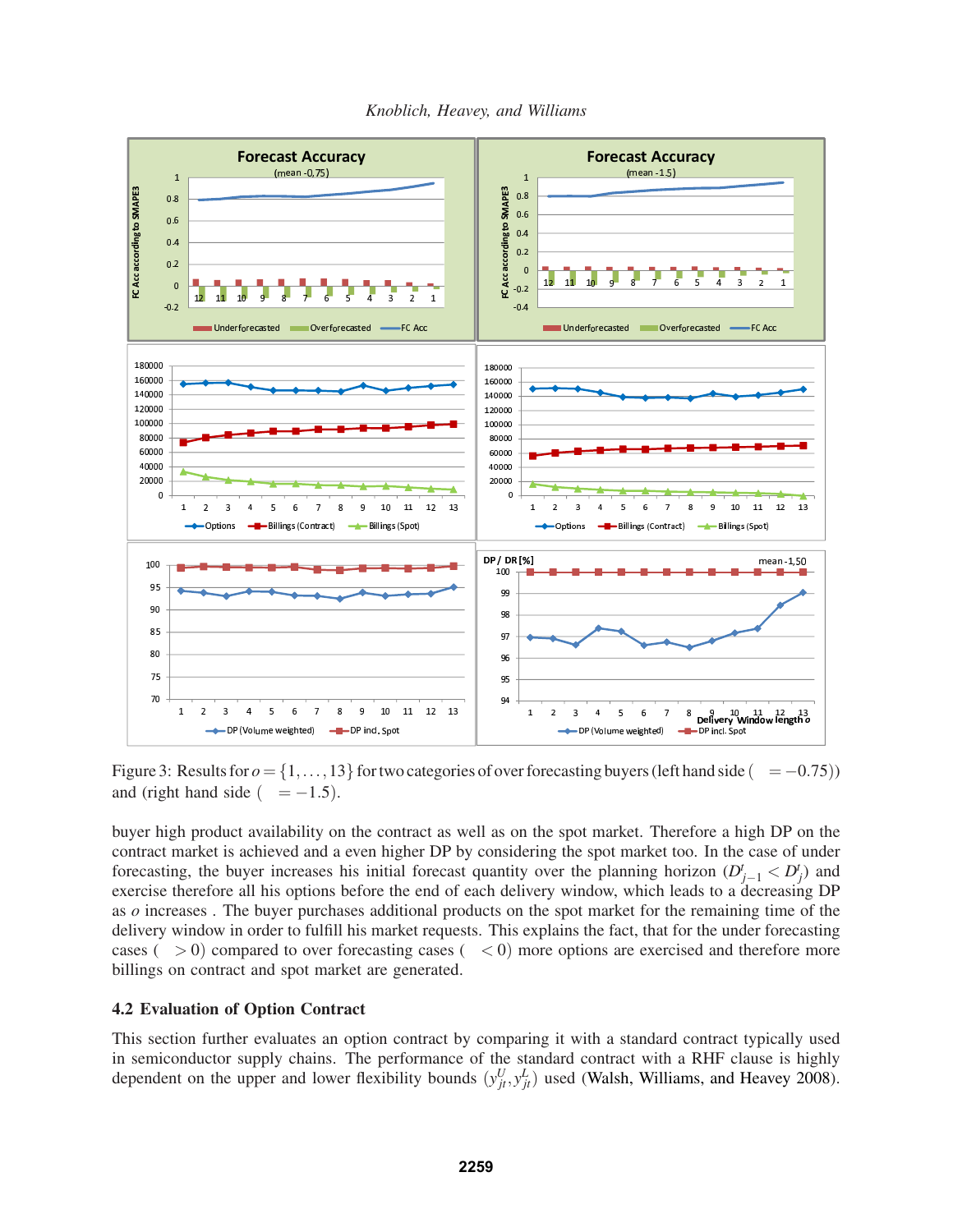

*Knoblich, Heavey, and Williams*

Figure 4: Impact of Downside and Upside Flexibility on Delivery Performance (DP), Delivery Reliability (DR), and Billings.

Therefore results on experiments to establish the most appropriate values for  $(y_{j}^U, y_{j}^L)$  are presented to facilitate a fair comparison of the standard contract with the option contract.

The simulated upside and downside flexibility rates were  $y_{jt}^U$  and  $y_{jt}^L$  are equal to {0, 0.1, 0.2, 0.3, 0.4, 0.5, 0.6, 0.7, 0.8, 0.9, 1}. First a contract with unlimited upside flexibility and different downside flexibilities was simulated. Then a contract with unlimited downside flexibility and different upside flexibilities was evaluated. Figure 4 shows that the DP increases within growing downside flexibility boundary, whereas the DR remains quite constant. This is explained by the fact that within no-downside flexibility, the customer has no possibility to adjust their demand downward and therefore on average receives more pieces than actually ordered. For this experiments the following upside and downside flexibility boundaries were used:

$$
(y_{jt}^U = 0.5, y_{jt}^L = 0.15)
$$
 when  $j - 4 \le t \le j$   
\n $(y_{jt}^U = unlimited, y_{jt}^L = 0.15)$  when  $j - 8 \le t \le j - 5$   
\n $(y_{jt}^U = unlimited, y_{jt}^L = 0.15)$  when  $j - 16 \le t \le j - 9$ 

In comparing the contracts, standard and option, both were simulated with the same demand signal parameters, which are  $\beta$ =50 and  $\beta$ =20 for the gamma distribution and a sigma of 20 for the normal distribution in order to generate the forecast error. A neutral forecast error  $\mu = 0$  was used. . The option price  $(p_o)$  is 1/3 of the product price  $(p_{std})$ . The spot market price  $(p_s)$  is 133% of the product price. This is made up of a price decline at 23% of the product price, plus an allowance of 10% of the product price for additional fees to cover aspects like spot market administration, inventory management and so forth,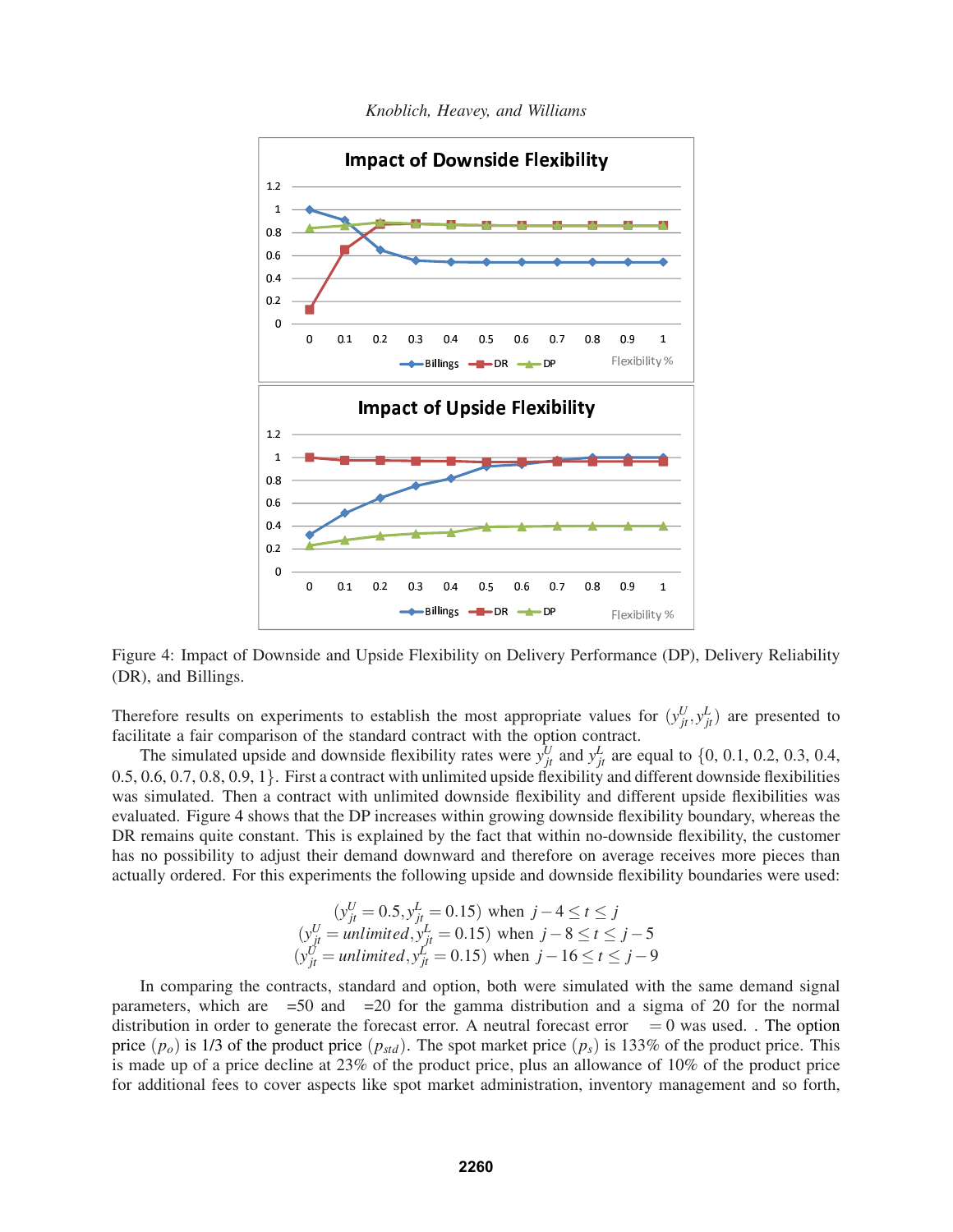|                                      |                      |                          | <b>Options Contract</b>                                                                                                                                                                                                                                                                                                                                                            |            |        |         |             |                          |
|--------------------------------------|----------------------|--------------------------|------------------------------------------------------------------------------------------------------------------------------------------------------------------------------------------------------------------------------------------------------------------------------------------------------------------------------------------------------------------------------------|------------|--------|---------|-------------|--------------------------|
|                                      |                      | <b>Standard Contract</b> | $o=2$                                                                                                                                                                                                                                                                                                                                                                              | $\rho = 4$ | $o=6$  | $o = 8$ | $\rho = 10$ | $o=12$                   |
| Maximal DP                           |                      | 89,56                    | 98,05                                                                                                                                                                                                                                                                                                                                                                              | 97,31      | 95,08  | 94,84   | 95,41       | 93,34                    |
| average Billings                     |                      | 94264                    | 145712                                                                                                                                                                                                                                                                                                                                                                             | 142874     | 141339 | 140152  | 141756      | 141,867                  |
| Customer costs                       | Cancellation fees    | 720                      | $\hspace{1.0cm} \hspace{1.0cm} \hspace{1.0cm} \hspace{1.0cm} \hspace{1.0cm} \hspace{1.0cm} \hspace{1.0cm} \hspace{1.0cm} \hspace{1.0cm} \hspace{1.0cm} \hspace{1.0cm} \hspace{1.0cm} \hspace{1.0cm} \hspace{1.0cm} \hspace{1.0cm} \hspace{1.0cm} \hspace{1.0cm} \hspace{1.0cm} \hspace{1.0cm} \hspace{1.0cm} \hspace{1.0cm} \hspace{1.0cm} \hspace{1.0cm} \hspace{1.0cm} \hspace{$ | -          |        |         |             | $\overline{\phantom{0}}$ |
|                                      | unused option fees   |                          | 17580                                                                                                                                                                                                                                                                                                                                                                              | 13554      | 12190  | 10073   | 8850        | 9665                     |
|                                      | costs on spot market | -                        | 14,565                                                                                                                                                                                                                                                                                                                                                                             | 10561      | 8955   | 7041    | 6430        | 5003                     |
| Supplier costs                       | Inventory costs      | 56                       | 609                                                                                                                                                                                                                                                                                                                                                                                | 542        | 596    | 613     | 588         | 597                      |
| SC Profit                            |                      | 93488                    | 112958                                                                                                                                                                                                                                                                                                                                                                             | 118217     | 119598 | 122425  | 131675      | 126602                   |
| Profit compared to Standard contract |                      | 17.24%                   | 20.92%                                                                                                                                                                                                                                                                                                                                                                             | 21.83%     | 23.64% | 29,00%  | 26,16%      |                          |

Table 1: Comparison of options contract with standard contract.

i.e. the price charged on spot market is 33% above the basic product price. Cancellation fees are 100% of the product price.

Results comparing an option contract, with different delivery windows, and a standard contract are shown in table1. Results are presented showing the Maximal DP attained, the average billings, (*B*), customer costs, supplier costs and the overall supply chain profit. These preliminary results show that the option contract to increase profits for the supply chain as a whole, whilst improving the supply chains service delivery. Table 1 shows that there is a trade-off between profit and supply chain service when selecting the delivery window. Costs on spot market are the surcharge on the product price which the customer has to pay on the spot market.

## **5 CONCLUSIONS**

This paper evaluated the use of option contracts in semiconductor supply chains, supply chains, that as well as experiencing volatile demand due to exogenous demand also have high forecast errors. Past work was reviewed on option contacts used in supply chains. Then simulation models, consisting of one buyer and one seller, were presented to model a standard contract typically used in semiconductor supply chains and an option contract. For the option contract, different delivery window lengths were considered with the used demand signal affected by a forecast error with differently biased buyers (under planning, over planning). Preliminary results evaluating the standard contract against the option contract was presented. These results show that the option contract shows the potential to increase the overall profit of the supply chain whilst substantially improving supply chain service delivery. However, further more detailed experimentation analysis is required to fully understand the potential of option contracts in semiconductor supply chains.

By a simulation approach it was possible to see that an option contract will increase the profit for the chain and the delivery performance for an unbiased customer demand signal.

## **REFERENCES**

- Barnes-Schuster, D., Y. Bassok, and R. Anupindi. 2002. "Coordination and Flexibility in Supply Contracts with Options". *Manufacturing & Service Operations Management* 4 (3): 171–207.
- Cachon, G. 2003. "Supply Chain Coordination with Contracts". In *Handbooks in operations research and management science*, edited by A. De Kok and S. Graves, Volume 11, Chapter 6. Amsterdam: Elsevier.
- Cachon, G. P., and M. A. Lariviere. 2001, May. "Contracting to Assure Supply: How to Share Demand Forecasts in a Supply Chain". *Management Science* 47 (5): 629–646.
- Cheng, F., M. Ettl, G. Y. Lin, and D. D. Yao. 2002. "Flexible Supply Contracts via Options". Technical report, IBM Research Report RC 22412 (W0204-120).
- Donohue, K. L. 2000. "Efficient Goods Two Supply with Contracts Forecast Modes for Fashion and Updating Production". *Management Science* 46 (11): 1397–1411.